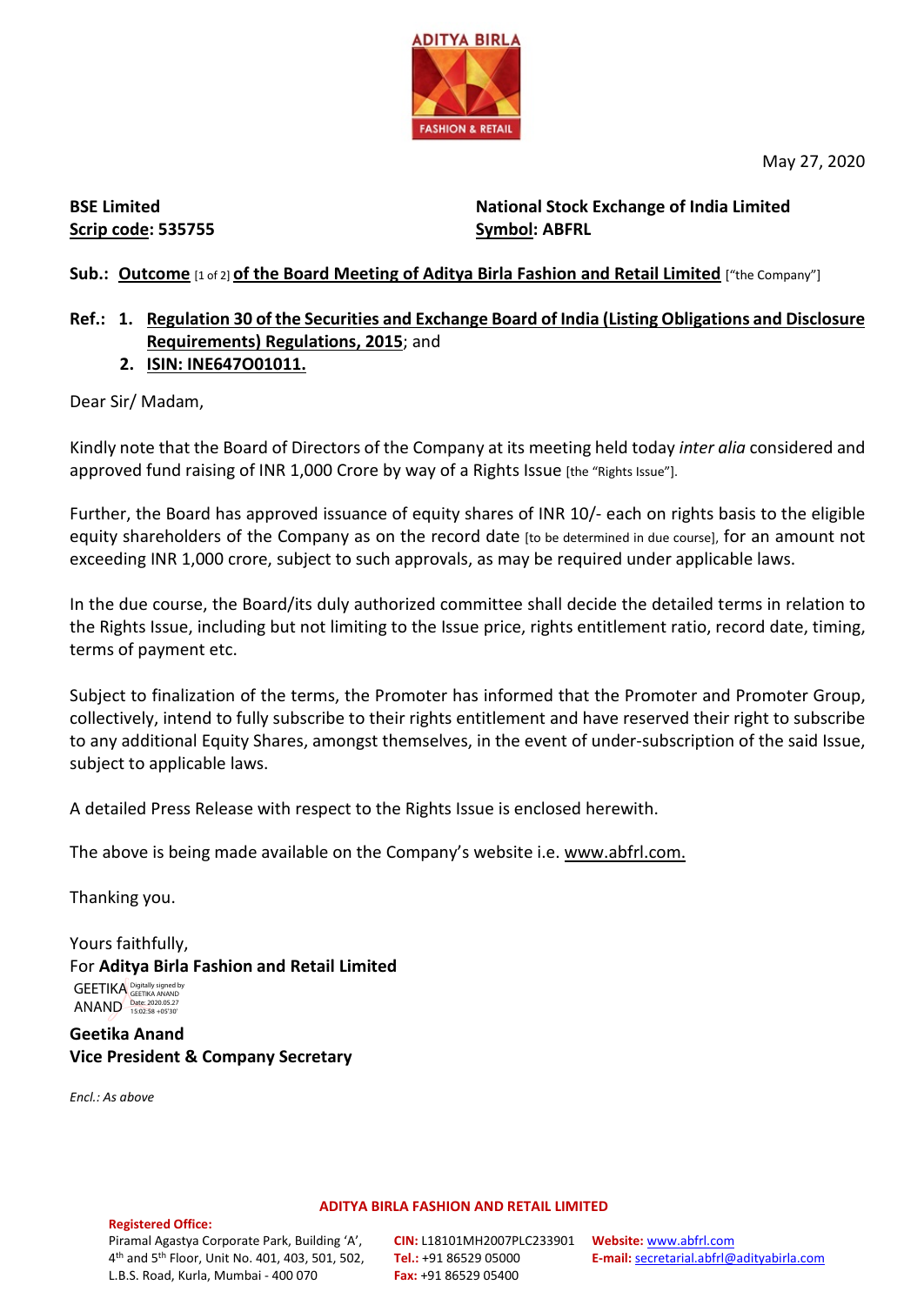

May 27, 2020

## PRESS RELEASE

# ABFRL TO RAISE INR 1,000 CRORE THROUGH ITS FIRST RIGHTS ISSUE

The Board of Directors of Aditya Birla Fashion and Retail Limited *("the Company")* approved the raising of funds by way of Rights Issue for an amount not exceeding INR 1000 crore *(the "said Issue")*, subject to such approvals, as may be required under applicable laws.

The Company evaluated various options and is of the view that rights issue would be an equitable mode of fund raising as it gives its shareholders an equal opportunity to participate in the growth of the Company.

The Company intends to raise capital to meet its objectives of reducing its leverage, strengthening its balance sheet and for general corporate purposes, including working capital.

The Board has constituted a Committee to evaluate and finalise all other terms and conditions of the said Issue.

Subject to finalisation of such terms, the Promoter and Promoter Group, collectively intend to fully subscribe to their rights entitlement and have reserved their right to subscribe to any additional Equity Shares, in the event of under-subscription of the said Issue, subject to applicable laws.

The Company intends to complete the said Issue at the earliest, subject to market conditions and other factors, including receipt of any regulatory approvals.

The Company is a leading player in the apparel industry and with its portfolio of strong brands and wide distribution of network it is well placed to continue its growth momentum.

### About Aditya Birla Fashion and Retail Limited

Aditya Birla Fashion and Retail Limited is India's largest pure-play fashion and lifestyle company with a strong bouquet of leading fashion brands and retail formats. The Company has a network of 3,041 stores, presence across approximately 25,000 multi-brand outlets with 6,500+ point of sales in department stores across India.